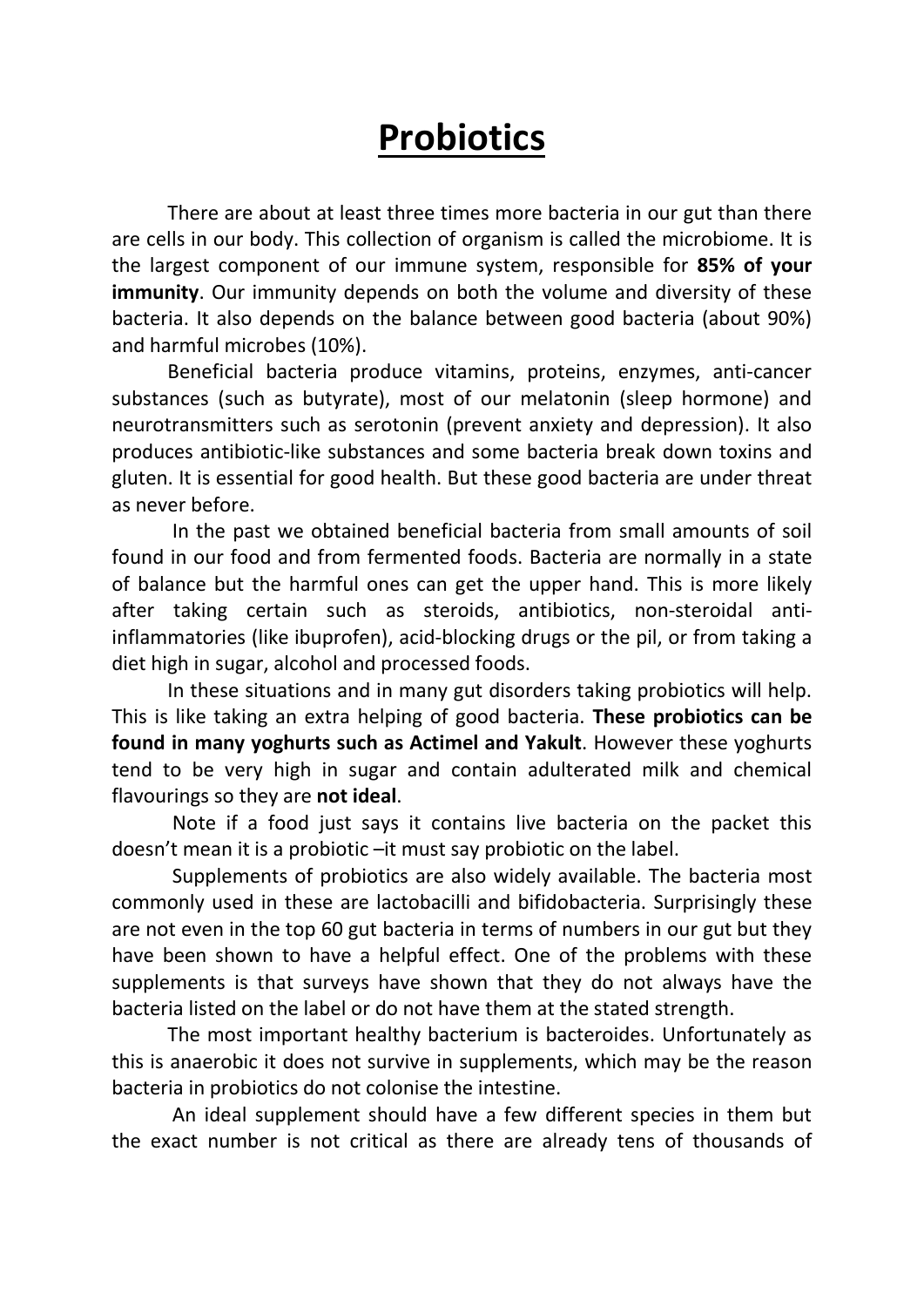species living in the gut so the numbers don't make a huge difference. Supplements can be capsules, tablets or powder.

A combination of lactobacilli, bifidobacteria and soil bacteria such as bacillus subtilis work well. A good probiotic should contain at least 8 billion cells per gram. Probiotics with much higher concentrations are unnecessary. As good bacteria can kill harmful bacteria and release toxins, probiotics can sometimes initially cause "die-off" symptoms such as tiredness or rash. If this happens then stay on a low dose and increase the dose when these "die-off" symptoms disappear and then build up to a therapeutic dose.

Some bacteria commonly found in probiotics include Lactobacillus Acidophilus which helps to reduce candida (thrush); Lactobacillus Plantarum (from sauerkraut and in the prescribable probiotic VSL 3) which helps in inflammatory bowel disease, reduces gut permeability (leaky gut), colonises areas that E coli inhabit and removes harmful bacteria and Lactobacillus Brevis (from sauerkraut and pickles) which helps with vaginosis and increases immunity. Lactobacillus rhamnosus helps destroy harmful bacteria, reduces tumour formation and increases antibody levels. Lactobacillus salivaris helps with digestion and absorption of nutrient, protects the mucosal lining and repairs the intestinal tract. (Bifidobacerium Lactis/Animalis (from fermented milk products) which helps protect from gastro-enteritis and boosts immunity and Bifidobacterium Longum which helps protect against food intolerances and some studies suggest it protects against colon cancer.

It is important to rotate different probiotics to get the best effect.

 In a chronic condition it will take at least 6 months to re-establish normal gut flora and then the dose can be reduced. It is a complete waste of money taking probiotics if you do not feed them. With the right food they can increase to trillions in days, with the wrong food they will die off rapidly. Sugar and refined carbohydrates like white flour products will damage friendly bacteria, as will antiseptics, chlorine, gluten, fizzy drinks, many medications and processed food. GMO foods specifically target good bacteria. Foods which encourage the growth of good bacteria include fibre from most vegetables (onions, leeks, garlic, asparagus are good) and low-sugar fruits (pectin from pears and apples is a good food source for them), nuts and seeds. Surprisingly dark chocolate is a useful growth medium.

 One way to test if the probiotics are active and contain enough bacteria is to take several and see if this produce wind and bloating –this will only occur if there are enough bacteria in them.)

## The therapeutic dose for an adult should be 15-20 billion bacterial cells daily.